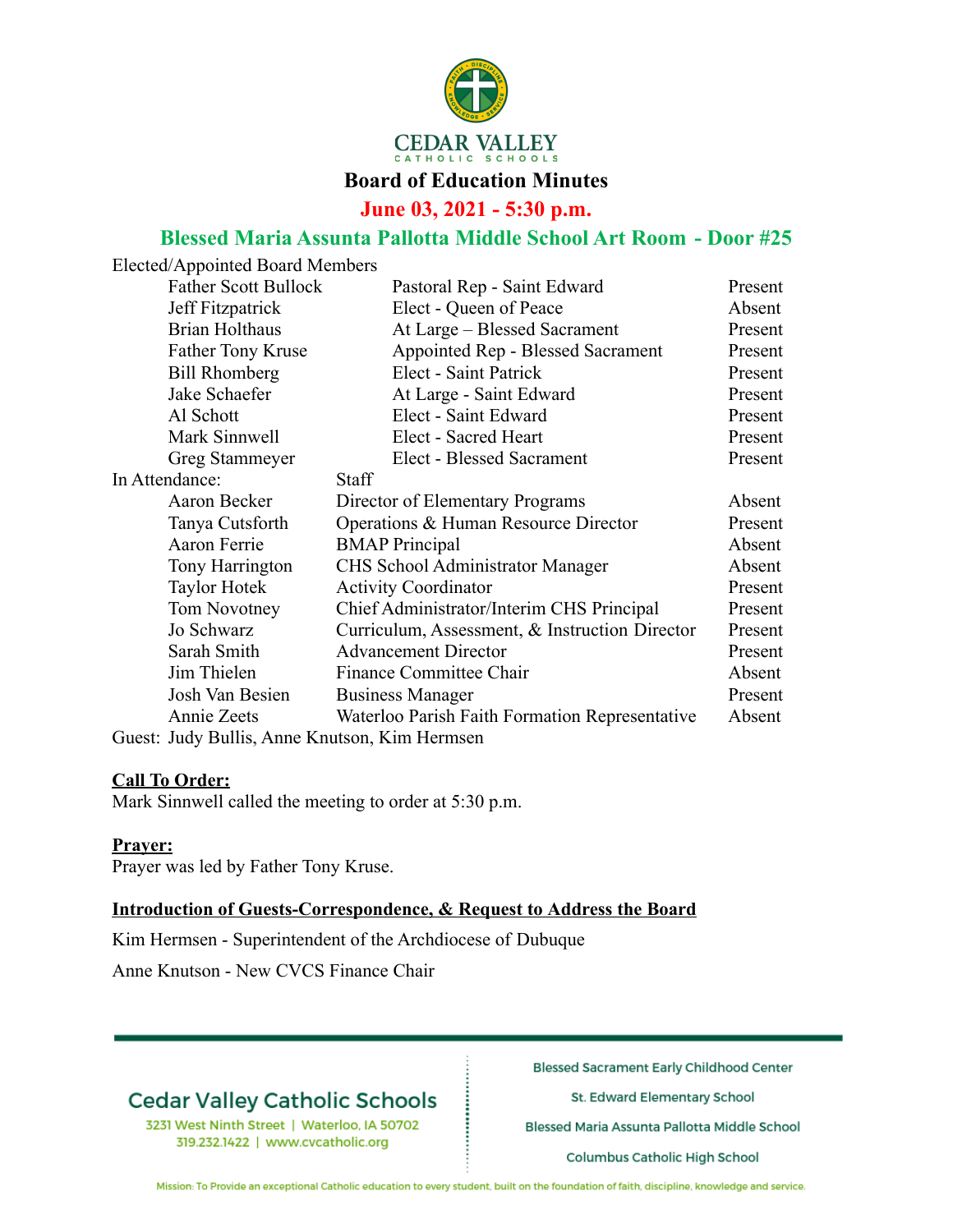

#### **Adjustments to the agenda/Approve the agenda**

#### **Consent agenda:**

A motion to approve the consent agenda as presented. (Bill Rhomberg, Greg Stammeyer) Motion Carried.

#### **Information:**

1. End of Year Review - Tom Novotney

Tom updated the board with positives for the 2020-2021 school year from the Executive board members and the administrative team.

Executive Committee:

- Board meetings have been open discussions Pandemic In school everyday
- Teachers/Staff Heroics

Columbus Catholic:

- Under budget for subs-- teachers stepping up - In-person Mass in the spring

- Activities:

- Average GPA of a student involved in Activities 3.42
- Average Activities per student 2.02
- Percentage of the students involved in one or more activity 79%
- Staff and student lead building improvements
- Improvements to College and Career Readiness program Football lights/water issues resolved

- Student retention

Saint Edward:

- All concerts held in person for families to attend
- In person conferences in the spring
- Many social-emotional opportunities for students to celebrate this year

- Halloween parade, concerts, field day, Step up day,

Blessed Maria Assunta Pallotta:

- We were able to transition from virtual concerts to in-person concerts
- We were able to transition from virtual mass to all-school mass by the end of the school year
- 8th Grade Celebration Mass was held on May 27th with a good size crowd All-school prayer

service and Living Rosary (in person) near the end of the school year

- Step Up Day held in-person

- We were able to host the Religion Bee for schools in the Archdiocese (virtually)
- Service projects were still being carried out
- In-person celebration to honor students who best modeled
	- 2. New STO/Local tuition assistance procedure Josh VanBesien

## **Cedar Valley Catholic Schools**

3231 West Ninth Street | Waterloo, IA 50702 319.232.1422 | www.cvcatholic.org

**Blessed Sacrament Early Childhood Center** 

St. Edward Elementary School

Blessed Maria Assunta Pallotta Middle School

Columbus Catholic High School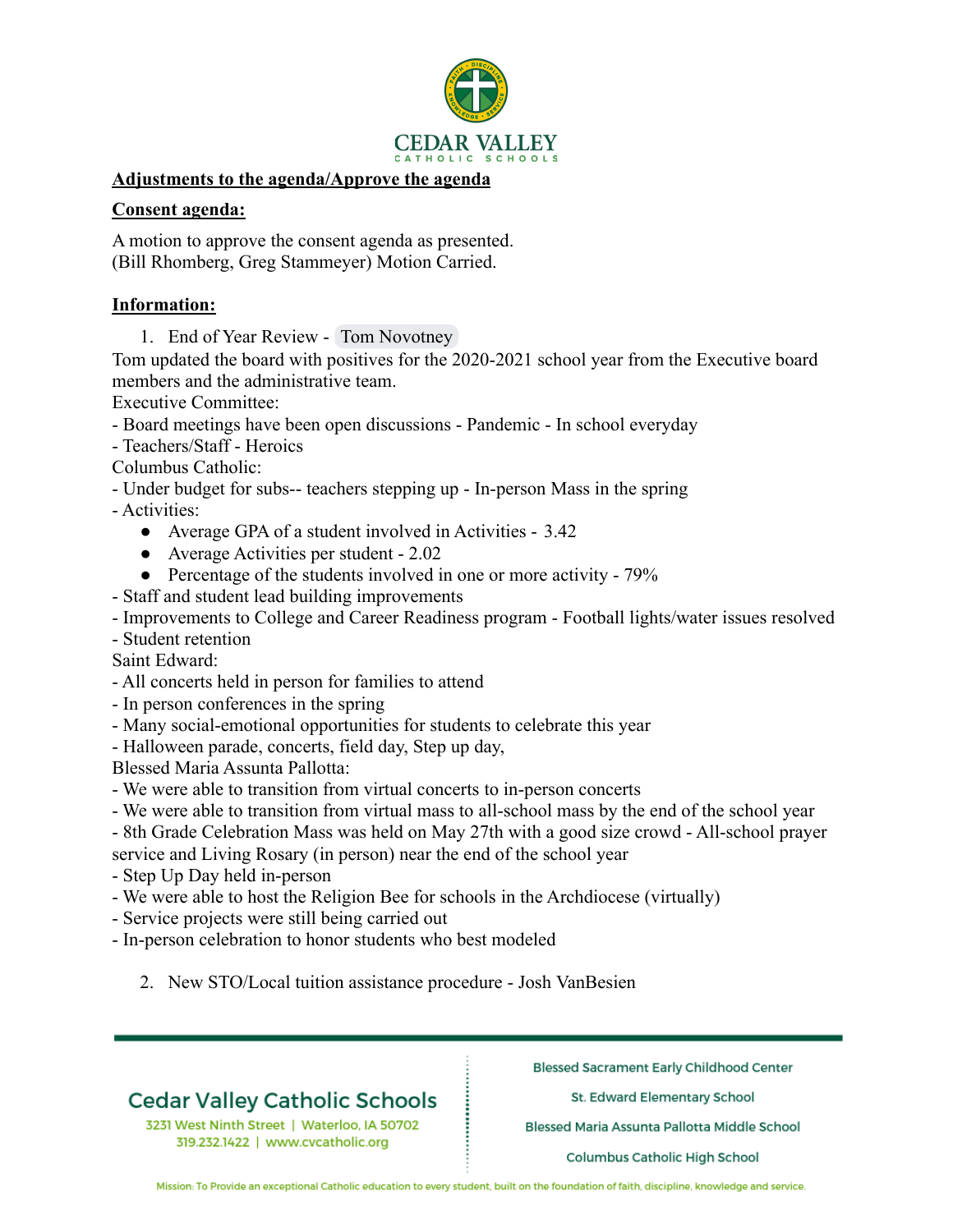

Josh noted that STO will only have one round this upcoming year. We received around \$200,000.00 less in the previous year. Our local assistance request process changed to include a tuition assistance form that is constant across the board from all families. This form can be used for families that enter our schools during the year and give them an avenue to apply for local assistance.

#### **Old business – Action Items:**

#### **New business – Action Items:**

1. National SAM Project Contract - Tom Novotney

Tom updated the board on the contract for this upcoming school year. The new contract is changing to include additional teams for the upcoming year. Tom and Tony, Tony and Alaine, Tom and Judy

A motion to approve the 2021-2022 school year SAM Professional Development contract at the cost of \$9,900.00 with additional teams. (Father Scott Bullock, Greg Stammeyer) Motion carried.

2. Strategic Plan - Sarah Smith

Sarah and Kim Hermsen updated the board on the current Strategic Plan. Standards for a highly effective Cathlolic School:

- 1. Catholic Identity
- 2. Academic Excellence
- 3. Governance & Leadership
- 4. Operational Vitality

A motion to approve the Strategic Plan for the next 3-5 years. (Brian Holthaus, Jake Schaefer) Motion carried.

3. 2018 Bus Proxy - Tanya Cutsforth

A motion to approve a proxy for the purchase of a 2018 BlueBird 84 passenger school bus from Exceptional Person Inc at the cost of \$45,413.18. (Father Tony Kruse, Bill Rhomberg) Motion carried.

**In-service:** Forming Consciences for Faithful Citizens - Paragraph **31-39** - All

### **Additional Documents/Reports:**

# **Cedar Valley Catholic Schools**

3231 West Ninth Street | Waterloo, IA 50702 319.232.1422 | www.cvcatholic.org

**Blessed Sacrament Early Childhood Center** 

St. Edward Elementary School

Blessed Maria Assunta Pallotta Middle School

Columbus Catholic High School